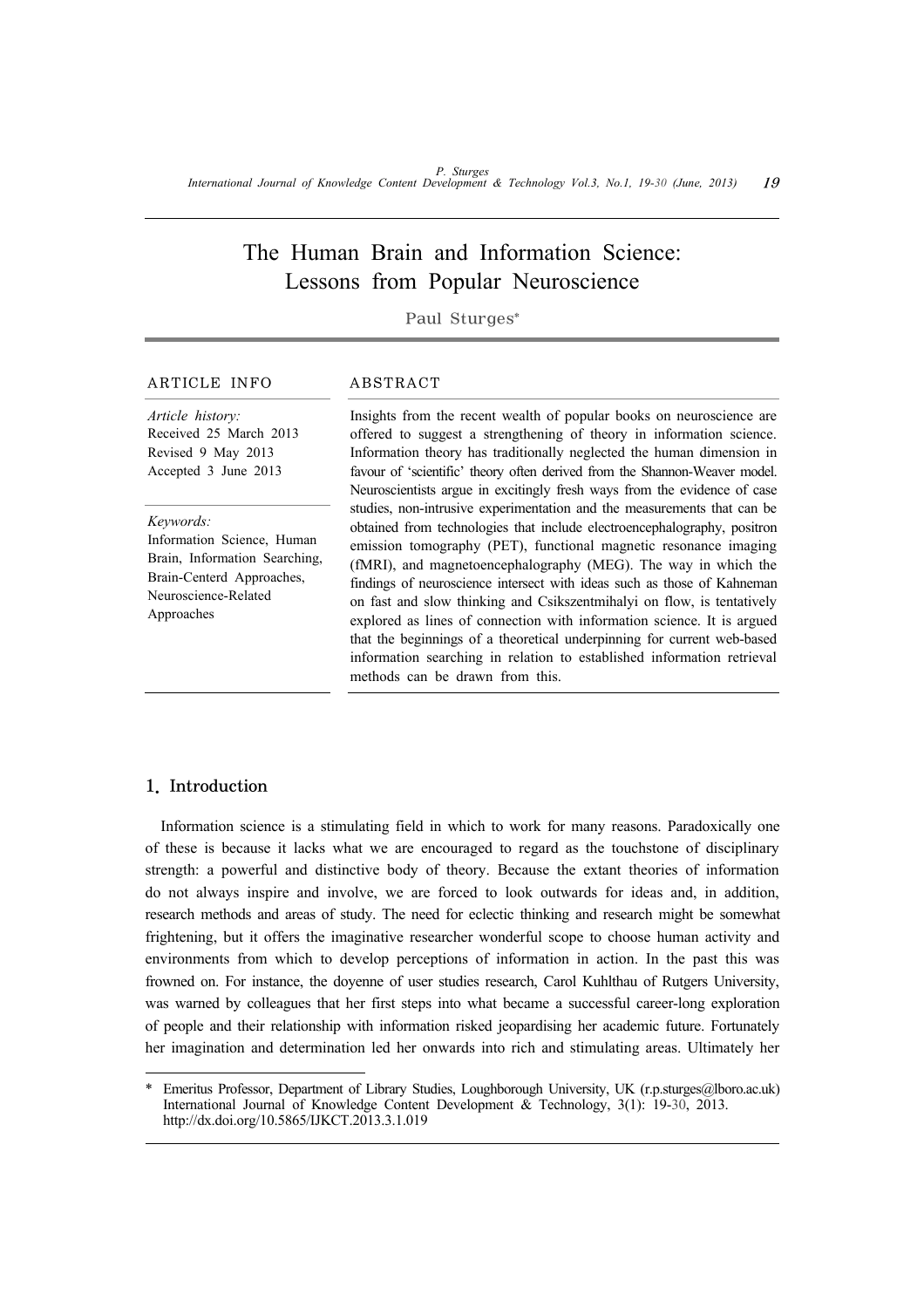research in these areas enabled her to establish user studies as a counterbalance to the rather dry theory of the information retrieval (Kuhlthau, 1991). There is much more of this type of path breaking work to be done in information science, both at the micro level (empirical studies of specific problems in well-defined environments) and the macro/theoretical level. To contribute to information science, we still need to look outwards. The contention on which this essay builds is that in the field of neuroscience we can discover something of what we need to create a richer and more meaningful discipline.

What follows is mainly based on a reading of popular neuroscience undertaken by an information scientist. The route into a new disciplinary area is easiest if the discipline has a body of popular writing, and neuroscience very definitely has that. There is a positive outpouring of books, journalism and broadcasts that popularises neuroscience's findings. For instance, high profile broadcasts in the UK include BBC Radio 4's 'Brain Season' of programmes transmitted in November 2011, and backed by podcasts and blogs. Soon after, in January 2012, the Royal Institution's 2011 Christmas Lectures (for children) www.rigb.org, 'Meet the Brain' by Bruce Hood, were televised on BBC 2. Some, but far from all, of the recent books are specifically referenced in what follows and others (Goldblum, 2001; Winston, 2003; Zimmer, 2005; Edelman, 2006; Gay, 2009; Hood, 2009; Appleyard, 2011) were consulted for this paper. At the same time, the articles in the magazines and quality newspapers, many of them in the form of book reviews, are simply too numerous to mention.

In a flow of popularisation such as this there is always a danger that the discipline concerned might be misrepresented in the interests of sensationalism. This reading has been undertaken in the understanding that neuroscience is particularly vulnerable to this. We will not ignore the suggestion which is often heard that popular neuroscience, maybe even neuroscience itself, is exaggerating the capacity of current research to explain the phenomena with which it deals. Despite that, the starting point of this essay is that the literature now offers a knowledge of the brain and its workings which challenges the assumptions of a host of human-centred disciplines. The contention is that disciplines such as theology, psychology, pedagogy, computer science and, of course, information science are all obliged to respond to the findings of neuroscience and generally to concede that their assumptions about human beings have been based on comparatively cloudy perceptions, rooted in insufficiently powerful research.

#### 2. Changing information science

A brain-centred approach to information science requires quite a serious re-examination and rethinking of much of what has been written or taught in information science for more than half a century. However, before beginning, we do need to accept that although relevant and helpful knowledge and ideas are abundant in neuroscience, the discipline itself probably still lacks a 'big theory' (Ramachandran & Blakeslee, 1999, preface). So we need to ask ourselves whether one discipline (information science) can usefully turn to another (neuroscience) which itself is still in the process of developing its body of knowledge and theory. Our contention is that although this involves risk, it is still better than staying safe within the protective envelope of existing theory. This could be seen as a challenge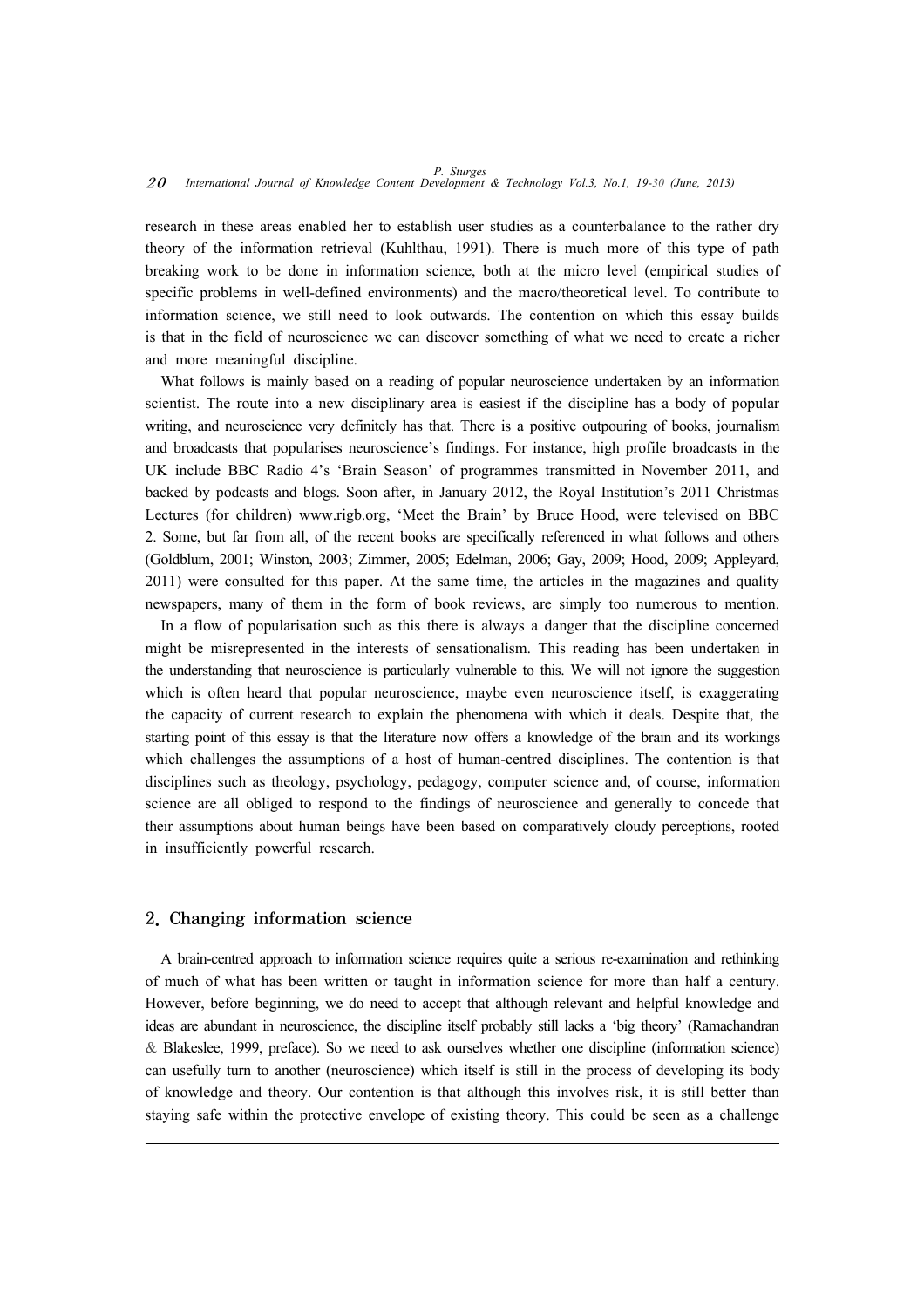to the paradigm of the discipline. That would be a big enterprise to undertake, and cynicism about suggestions concerning paradigm change is natural. Raymond Tallis, one of the most penetrating critics of the enthusiasm for neuroscience, strikes out hardest against it. He suggests that '"A new paradigm" means lots of lovely conferences and papers' (Tallis, 2011, p. 60). However, he does go on to add that 'It may also help you to overcome a crisis of confidence in the value or validity of what you are doing'. This is surely the point: an entry into the area of basic theory can be well worthwhile, but it does require 'lovely conferences and papers' and it is not always popular.

It is our contention that in most of the considerable body of writings on information theory and the theory of information seeking in particular, no role or insufficient role has been offered for the human brain. Yet the brain is the organ in which information arguably becomes information, and certainly takes on any of the significance which it might have. Information science is at its least helpful when it takes a simplistic view of the mind and makes use of the Shannon-Weaver model which deals with the problem in communication science of transferring signals over a 'noisy' channel. (Shannon & Weaver, 1949) But as Rose (2005, p. 103) puts it: 'Affect and cognition are inextricably engaged in all brain and mind processes, creating meaning out of information – just one more reason why brains aren't computers.' A summation of ideas on information seeking, such as that by Wilson (2000), shows how it has been much refined and adapted over the years. Cognitive psychology has moved much more to the centre of the discipline's thinking on human responses to information. Yet there remains at its core a sense that the mind is best understood by likening it to a computer, and that much of what needs to be said can be regarded as a matter of machine talking (as effectively as possible) to machine.

If we turn to the best recent titles on information the tendency persists. Gleick (2011) is a fascinating and stimulating read, full of stories and examples, but essentially it does not stray far from the Shannon-Weaver perspective. Floridi (2010)'s elegant and persuasive thoughts on information, can still be read as dealing with information as if it were a phenomenon independent of the observer or receiver. Thus he writes of categories such as mathematical, semantic, and biological information, adding in a chapter on neural information (p. 86) that 'The brain is still a continent largely unexplored. One of the great informational puzzles is how physical signals, transduced by the nervous system, give rise to high-level, semantic information'. This is surely true, but that puzzle is right at the centre of any worthwhile theory of information and we need to address it however problematic the means available to us might be.

In most theory on information seeking, the 'mind' of an imperfectly articulated 'self' has sought and received information acquired in positively structured ways that, on reflection, bear little resemblance to the hunches and inspirations of real life engagement with information, or indeed its confusions and compromises. The information scientist's notional information seeker has moved in a conscious way from the first imprecise perception of an information need, through to the need's definition and refinement, its transformation into search terms that can be used to address information resources and the obtaining of an appropriate response when they are so addressed. Whether it is acknowledged or not, this looks like a Shannon-Weaver inspired approach. Unusually, a keynote speaker at the 2012 BOBCATSSS Conference in Amsterdam (Shapiro, 2012) did proffer some means to mend Shannon-Weaver, which he described as broken (or, in his oral presentation, inadequate in the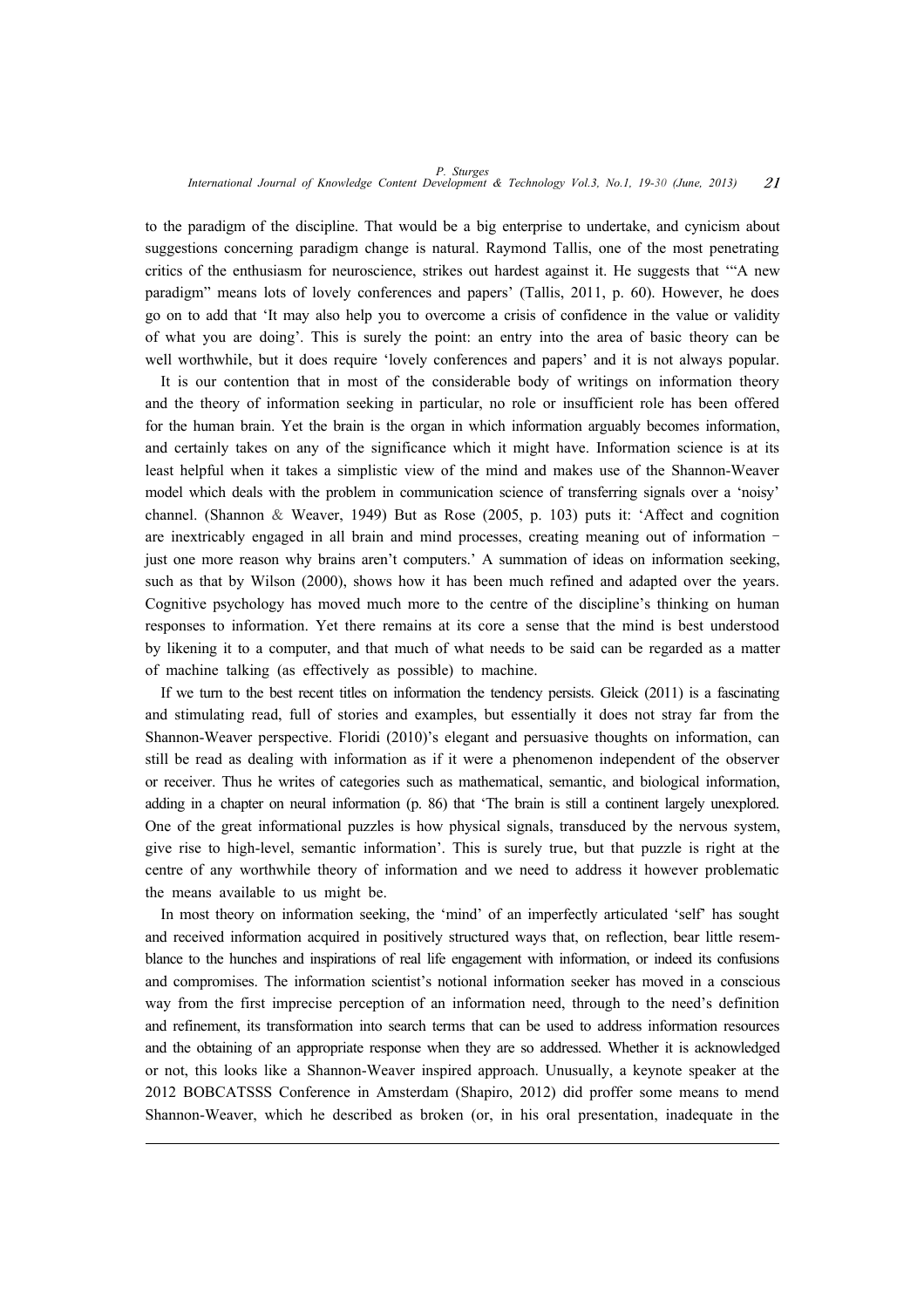first place). In defence of information science, neuroscience has until recently offered only limited help in theory making. Knowledge of the brain has been tantalisingly incomplete and not especially helpful to the layperson. That has changed. If we ask why there has been a change, the answer is solidly based in the technology available to the research scientist.

### 3. Neuroscience

In the past, there was only a limited range of approaches from which to derive an understanding of the brain. A wonderful exhibition at the Wellcome Collection in London in May 2012 (Kwint & Wingate, 2012) graphically illustrated these in striking, frequently bizarre, and often inspiring detail. Today, medical ethics generally rules out intrusive investigation and experimentation with the brains of living human subjects. Dissection of the brains of dead subjects had established the basic shape and structure of the tissue in Hellenic times. The various parts of the brain were named and gradually some comparatively clear idea of functions performed there has been developed. A crude version of some of this might say something like - we can observe that the brain has two hemispheres, each split into four further components: occipital lobe (connected visual processing); temporal lobes (language and sound processing); parietal lobes (perceptions of space); frontal lobes (thought and planning). The distinction between the two hemispheres is important and we will return to that in the following section. Beneath the hemispheres there are the structures of the limbic system which are often spoken of as the seat of the emotions, and the hippocampus which plays a part in the storage and retrieval of memories. Then there is the cerebellum, at the back of the brain, that is increasingly seen as the seat of various aspects of cognition, including language and reading. Further reading on any of this reveals that neuroscientists have identified a great deal about the functions these and other parts of the brain seem to perform and how they interact with each other. However, the attempt to tie any specific brain function exclusively to one brain area has been a failed project. What happens in the brain is much more complex than that.

Some insight into that complexity was developed in the nineteenth century, when a great deal was learned by inference from the experience of people who had suffered brain and other neurological injuries. Whilst at first people's response to brain injury was used to infer which functions were dependent on the damaged area, later it became clear that the brain has a degree of plasticity that enables it to compensate for much damage. One of the first widely studied and publicised instances of brain damage as a clue to brain function was that of Phineas Gage. In 1848 whilst working as an engineer on railway projects a premature explosion drove an iron shaft completely through the frontal lobes of his brain. This did not kill him or damage many of his mental functions, but it does seem to have affected his personality, rendering an amenable and efficient personality irritable and erratic. Gage's case encouraged theorising on the function of the frontal lobes and, presumably, also the medical use of lobotomy to treat personality disorders. Subsequently, physicians and neuroscientists have looked in detail at the way in which compensatory changes have occurred after damage to areas of the brain (Ramachandran and Blakeslee, 1999 and Ramachandran, 2004).

The important point is perhaps that the brain has an amazing capacity to switch functions between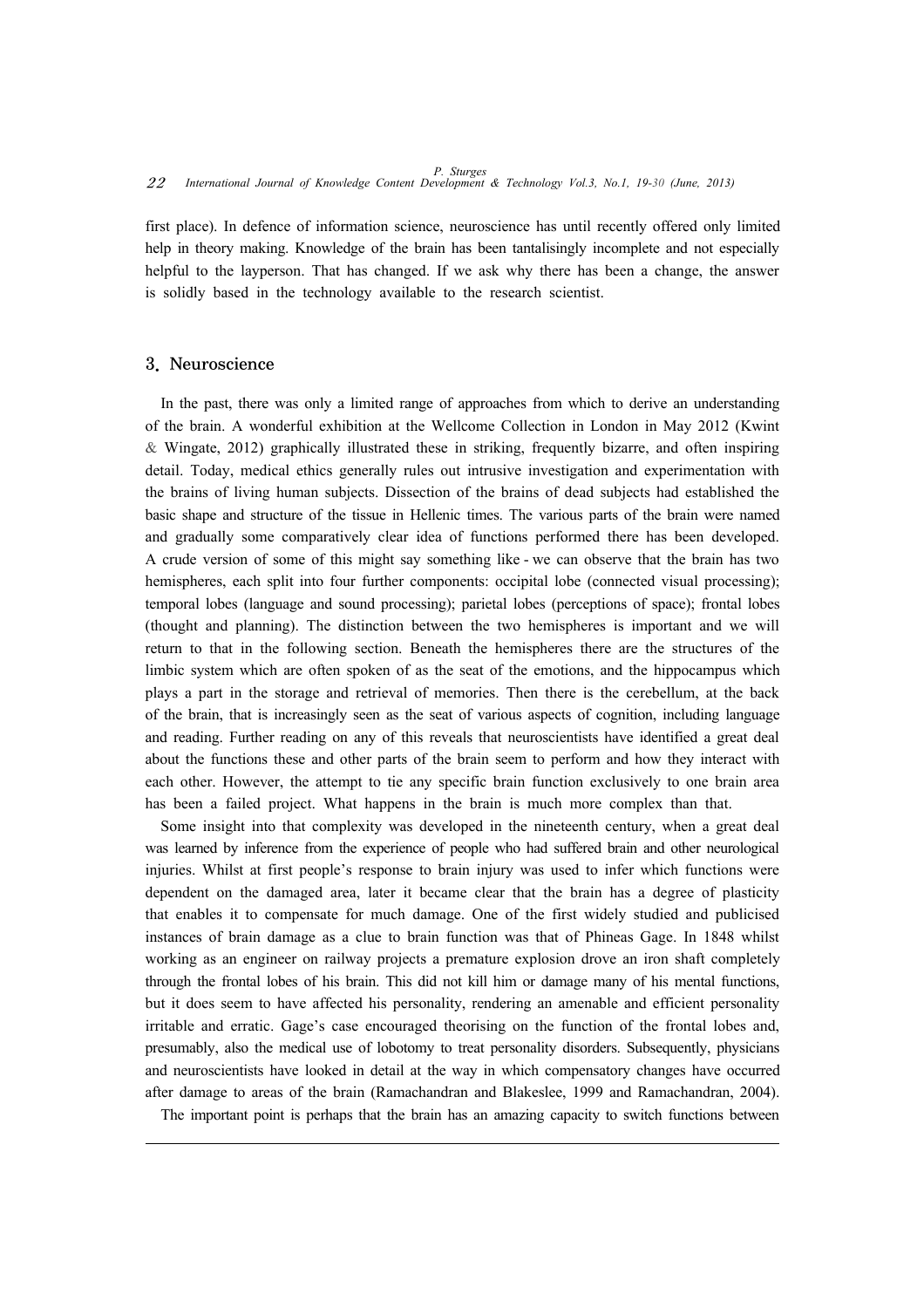areas in response to damage, which suggests that communication and what we might call cooperation between areas of the brain is at least as important as specialisation. It also seems that the brain grows and strengthens according to the ways in which it is used. A clear formulation of this is offered by Carr (2010)

The recent discoveries about neuroplasticity make the essence of the intellect more visible, its steps and boundaries easier to mark. They tell us that the tools man has used to support or extend his nervous system – all those technologies that through history have influenced how we find, store, and interpret information, how we direct our attention and engage our senses, how we remember and how we forget – have shaped the physical structure and workings of the human mind. Their use has strengthened some neural circuits while leaving others to fade away (p. 48).

What Carr is pointing towards here is the anxiety that use of the Internet is actually changing users' brains, and maybe not for the better. There is the germ of a research programme in this suggestion and information scientists by turning to current neuroscience seem now rather well equipped to pursue it.

What has made greater progress in research in neuroscience possible is the availability of a range of sophisticated scanning techniques. In the first half of the twentieth century, ways of measuring blood flow and electrical charge in the brain began to be developed. From the former, the technique known as Positron Emission Tomography (PET scanning) was developed to provide three dimensional images of the brain at work. Since then, Magnetic Resonance imaging (MRI) and functional MRI (fMRI) have been developed to provide images of even greater clarity. Now Magnetoencephalography (MEG) can read very small traces of magnetic activity during periods of thousandths of a second. Today, the activity of a single neuron can be monitored, as can many neurons working together. 'Using PET scans and fMRI, we can now find what parts of the brain are active or inactive when a patient performs a specific action or engages in a specific mental process' (Ramachandran, 2004, p. 85) In this way previous vagueness about what actually happens in the brain is in the process of being reduced.

One of the most important consequences of this is that the more we learn about the brain the less obvious it seems that there is a specific location for consciousness. The challenge of locating consciousness has been described as 'how intentional reasons can be reconciled with neural causes through many-to-one mapping of neural activity onto cognition'. (Scholl in Gay, 2009, p. 177) It is detailed awareness of the neuroplasticity of the brain that has led to the conclusion that is not necessarily to a specific area of the brain that we must look for understanding of any aspect of brain function, but to the neural connections between parts of the brain. The sum of all these connections is now often referred to as the connectome (Seung, 2012) and there is a kind of mantra: 'You are your connectome', or as Le Doux (2002, p. ix) puts it 'You are your synapses'. This moves us closer towards being able to say something useful (to information science and other disciplines) about human consciousness.

In particular there is a new understanding of the significance of consciousness in relation to the host of automatic functions that the brain performs. This relates to a line of enquiry that has been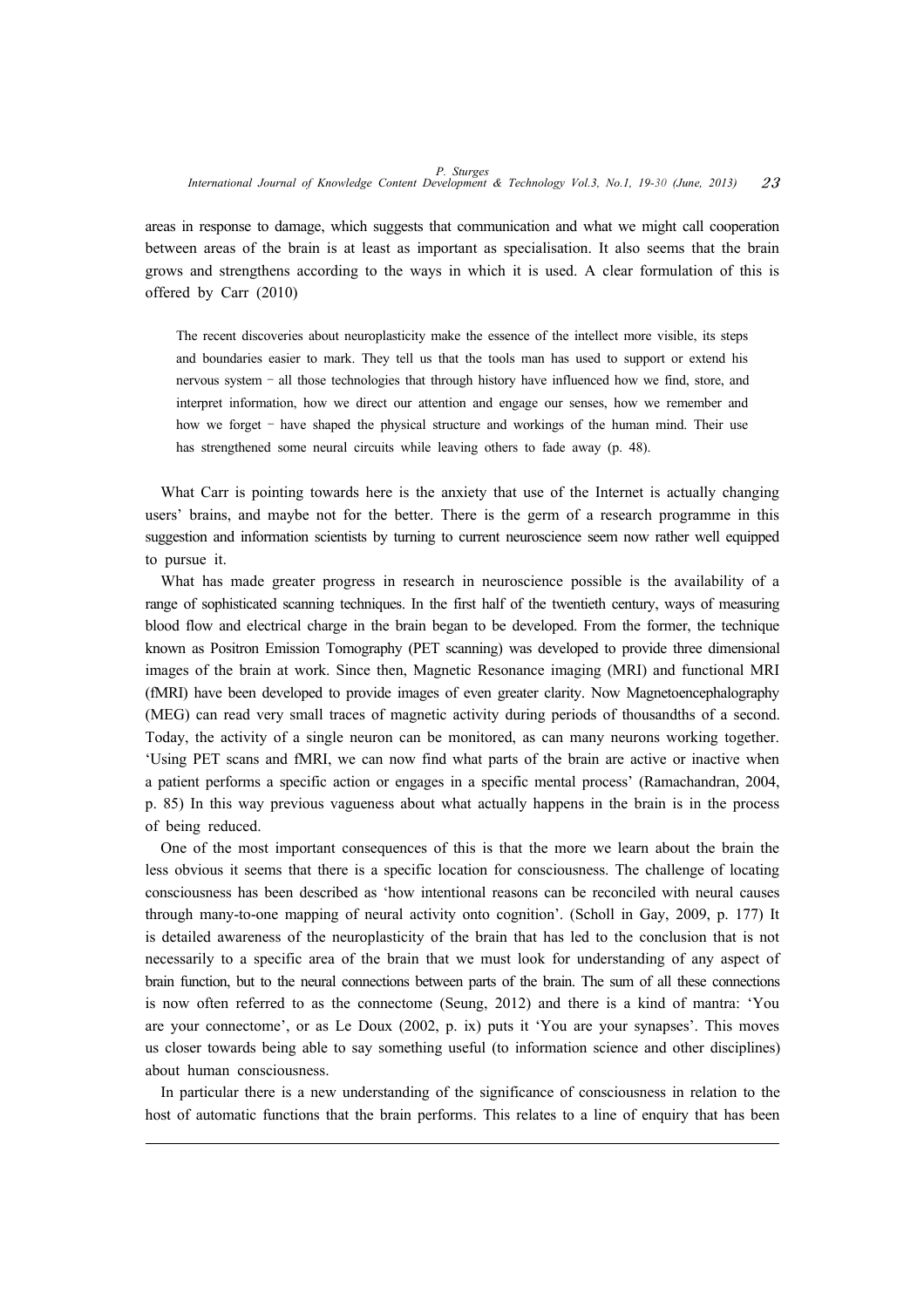pursued intensely since Freud pointed out more than one hundred years ago that at least half of what goes on in the brain takes place at a subconscious, or unconscious, level. Probably the Freudian perspective concentrated too exclusively on the problems and disturbances that the unconscious mind causes our conscious selves. This might, in turn, have distracted our attention from the positive role played by the autonomic nervous system which can, for instance, identify things like statistical patterns well before consciousness does. In fact as Eagleman (2011, pp. 131-132) puts it, 'Almost all of our actions are run by alien subroutines, also known as zombie systems'. Learned and instinctive systems generally work in managed relationships. Consciousness is needed when there is a new problem to solve: it offers the cognitive flexibility that zombie systems cannot offer. Eagleman concludes that consciousness is useful, but only in small amounts for specific tasks (such as long term planning).

In this view of things, the unconscious brain serves consciousness on a need-to-know basis, ignoring things until systematic thought is necessary and then providing the information, in a highly processed form for contemplation and decision making. We ourselves are not aware of the vast majority of our own brain's activities and we couldn't cope if we did know what was happening. The fact that this might seem to reduce humanity to a set of automatic, subconscious responses, some of them described by the ugly word zombie, particularly disturbs those who feel that a less (potentially) reductive interpretation is required. For instance, Hick (2006, p. 205) points out that 'Not only all personal relationships, but all creative work in literature, painting, music, architecture, and equally in all the great scientific advances, pre-supposes a significant degree of intellectual and physical freedom.' Well, yes, but what does 'significant' mean in this context?

Perhaps the most robust, but also tantalisingly flawed, approach towards answering this question is that of Tallis (2011) who regards the human mind as much more than the sum of the neural activity which we are currently able to measure. Indeed he identifies a phenomenon he calls neuromania, by which he means the belief that what we can learn from neuro-imaging explains virtually all mental phenomena. He draws attention to a 'gap, which cannot be closed, between experience and what neuroscience observes' (p. 97). He then adds that in his view 'The claims for correlations between psychological functions and brain activity based on neuro-imaging techniques are very dodgy indeed' (p. 193). Some of the problem he traces back to the use of the Shannon-Weaver model, arguing that it dehumanises perception, attention and awareness in human beings in favour of an emphasis on a neutral definition of information, unconnected with meaning or significance. His message is intended as a salutary warning to those who dabble with neuroscience. But Tallis's angry mode of expression and his consistent rejection of biological/evolutionary arguments ('darwinitis', in his terms) often leads the reader to expect that he will find a place for something like an immortal soul in accounting for human achievement. As a self-proclaimed humanist atheist he rejects this, but his unwillingness to be very specific about what exactly he thinks makes human beings so unbound by their measurable brain activity is ultimately unsatisfying.

Tallis's polemic encourages us to be cautious in our dealings with neuroscience, which is good, but he offers no convincing alternative. After reading him we return again to our contemplation of the interaction between subconscious and conscious to which neuroscience draws our attention. Reduced to rather simplistic level, what we obtain from our reading of neuroscience is that we are both creatures of instinct and rational individuals. In the scientific observation of the workings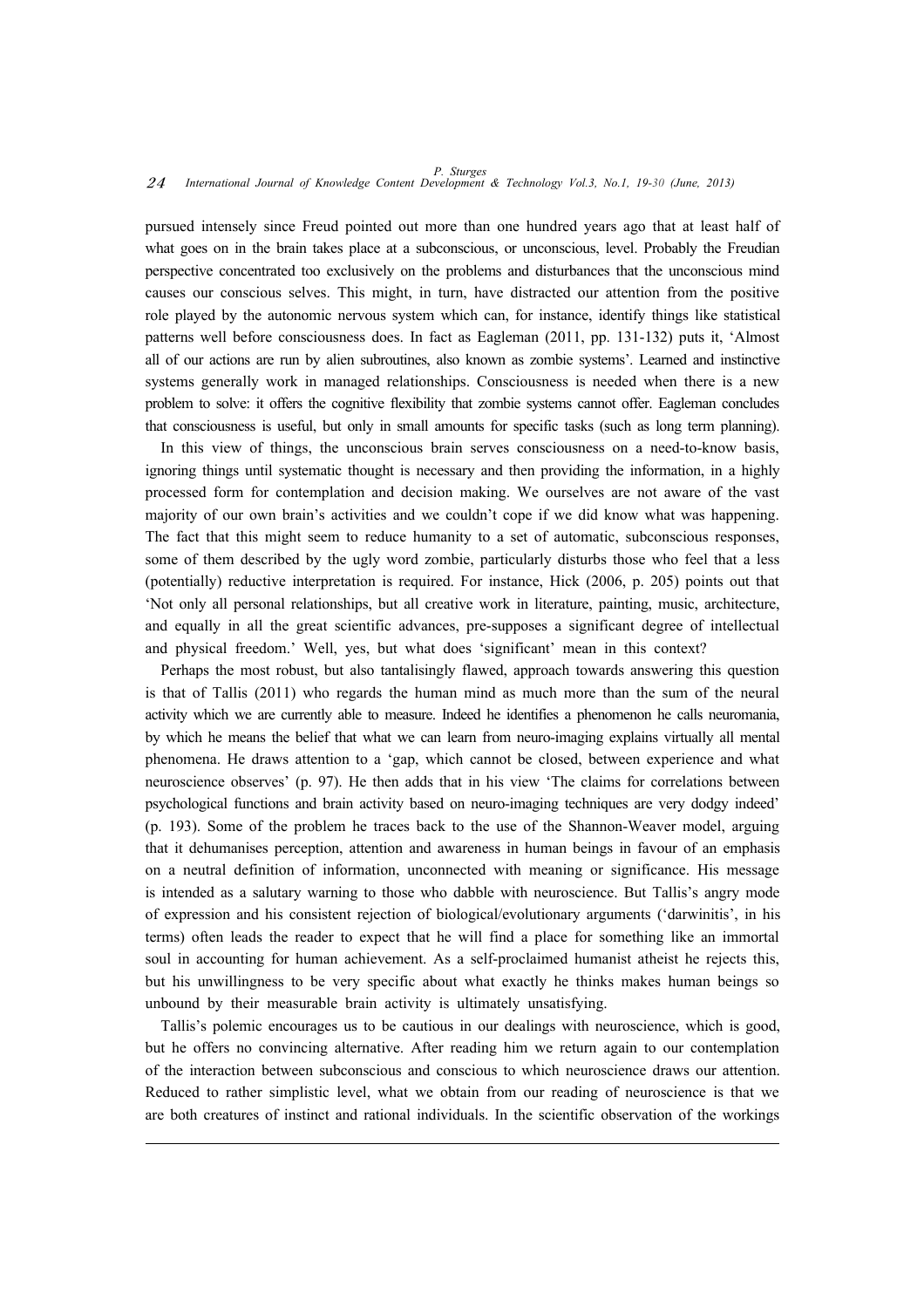of the brain we can now see both of these aspects of our selves in action. If we then turn this notion to our relationship with information, it begins to appear in a new light. Information is what it is because we are what we are, and we are brains, at the centre of a sensory apparatus that feeds us with perceptions, with an individuality conditioned by our social existence with other human beings. With the brain as a consistent starting point for our theorising we are obliged to engage with the questions that form the disciplinary area of information science in fresh ways. Just exactly what those ways are and where they lead us can only be sketched out as a set of suggestions at present and the next section is only a tentative entry into the field.

#### 4. Information implications

The idea of the brain as an organ that receives and processes massive quantities of information in a host of deeply or lightly coded forms, but not necessarily dominated by conscious intervention naturally leads us to ask 'Is this where we will find significant implications for information seeking and use?' We would answer this in the affirmative, whilst admitting that the implications are comparatively imprecise. To make some progress towards better answers, we can turn for help to writers who have relevant ideas about human abilities and behaviour. Here we will make some use of the ideas of two distinguished and academically respected writers: Daniel Kahneman (Nobel Prize winner and Emeritus Professor at Princeton University) and Mihaly Csikszentmihalyi (formerly of the University of Chicago and now Claremont Graduate University). They are not alone in putting brain activity somewhere near the centre of what they say: nudge theory does this too (Thaler & Sunstein, 2008). This is a libertarian paternalistic attempt to understand social behaviour and identify ways of subtly pushing (nudging) the public in one direction or another. It seeks to bypass 'top of the mind' perceptions and to access 'unconscious feelings and emotions' by using data gathering methods such as focus groups. In this it shares a great deal of ground with the manipulative marketing techniques used by business corporations to influence consumers' attitudes towards their products and services. This kind of exploitation of the unconscious mind to act in ways that conscious consideration might reject is not exactly what we are discussing here. In contrast, both Kahneman and Csikszentmihalyi offer approaches which offer to optimise human effectiveness through recognising the duality of the brain.

Before looking at what Kahneman has to say, it is important to note that there is a distinction, clarified first from studying patients with damage to one hemisphere of the brain, and subsequently given support by neuro-imaging, between the functions of the left and right hemispheres of the brain. Until the 1990s, there was a sense that the left hemisphere of the brain was much more important than the right, because of the strong evidence that it is the significant location of the rational and language-related activities of the brain. In a sense this almost dismissed the right hemisphere as an area where the necessary but 'lower' automatic, animal processes of the brain took place. However, studies of patients with right hemisphere damage showed that there could be a loss of significant areas of understanding, such as the interpretation of pictures and maps, the use of metaphors and jokes, and a grasp of the links between ideas and an ability to make sense of problems holistically. It seems to be the right side of the brain that produces answers to questions and problems 'out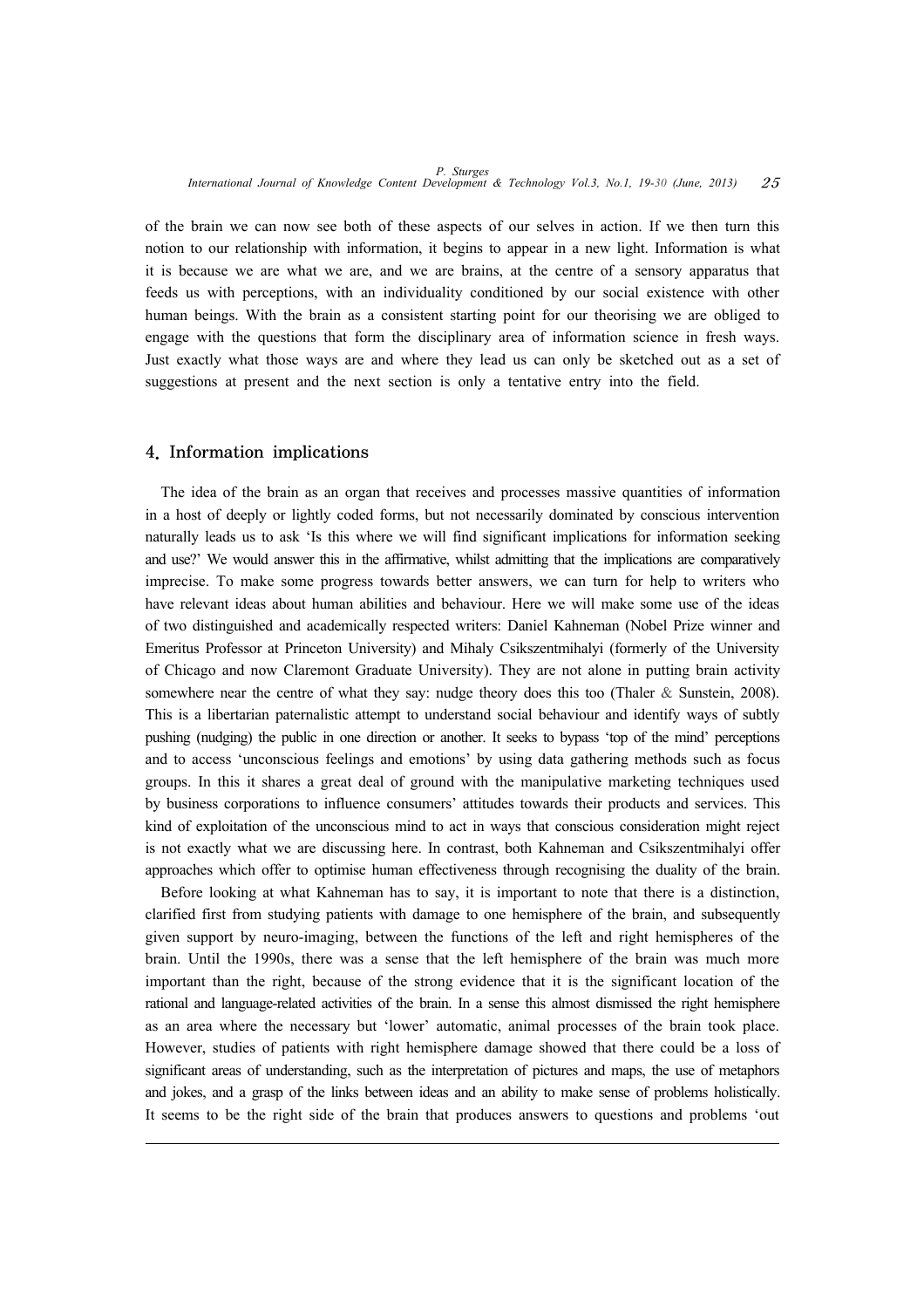of nowhere'. Lehrer (2012) associates it with human creativity. The left hemisphere produces answers more slowly, working hard to search memory, test ideas and reason out solutions, but often seems to get tired and experience difficulty progressing. The right hemisphere then seems to take the information, experience and ideas generated by the left side and seek answers through associative processes. What is more, the emergence of an answer is often marked by increased evidence of electrical frequency activity in the anterior superior temporal gyrus, which is located in the right hemisphere.

What Kahneman (2011) does is give a slightly different twist to the balance just described. He talks of System One (right hemisphere) which thinks fast, is intuitive, associative, metaphorical, automatic, impressionistic and cannot be 'switched off'. System Two (left hemisphere), in contrast, thinks slow, is deliberate, attentive and hard working. In problem solving it is brought in to play when things get difficult. This is the conscious being; the self that seems to define us as individuals. Kahneman points out that for the most part System Two effectively defers to System One. The problem, as he sees it, with System One is that it is not good with detail and rushes to conclusions in a way that might prove inadequate because it can be irrational, biased, and prone to interference effects. In consequence 'As we navigate our lives, we normally allow ourselves to be guided by impressions and feelings, and the confidence we have in our intuitions, beliefs and preferences is usually justified. But not always.' (Kahneman, 2011, p. 4) He argues that System One can be a problem because it is prone to mistakes based on misplaced confidence and System Two, which introduces scepticism, is needed to handle complex and difficult problems. Kahneman's main concern could be said to be the encouragement of critical thinking and well-reasoned solutions through the more effective use of System Two. This implies that what we need in life, and in our interaction with information, is an optimum reliance on fast or slow thinking; right and left hemisphere cooperation; and System One and System Two balance.

Where we might find interesting pointers towards this balance is in the idea of 'flow'. This concept elaborated by Csikszentmihalyi (1990), describes a mental state of full immersion in a mental or physical activity to the extent that there is a loss of self-consciousness and the emotions are directed towards a full involvement in performing and learning. Elements of this approach can be identified in eastern meditation techniques, in educational systems such as the Montessori Method, and in the advanced coaching of sportspeople. As Csikszentmihalyi describes it, it is the ideal harmonisation of Kahneman's System One and System Two, in the interests of effective, and ultimately satisfying, activity. Consciousness in a state of flow harnesses our intuitive reception of information in a purposeful way.

The function of consciousness is to represent information about what is happening outside and inside the organism in such a way that it can be evaluated and acted upon by the body. In this sense, it functions as clearing house for sensations, perceptions, feelings and ideas, establishing priorities among all the diverse information. Without consciousness we would still 'know' what is going on, but we would have to react to it in a reflexive, instinctive way. With consciousness we can deliberately weigh what the senses tell us, and respond accordingly (Csikszentmihalyi, 1990, p. 24).

In flow the brain uses both systems in a balance that is appropriate to the occasion and need.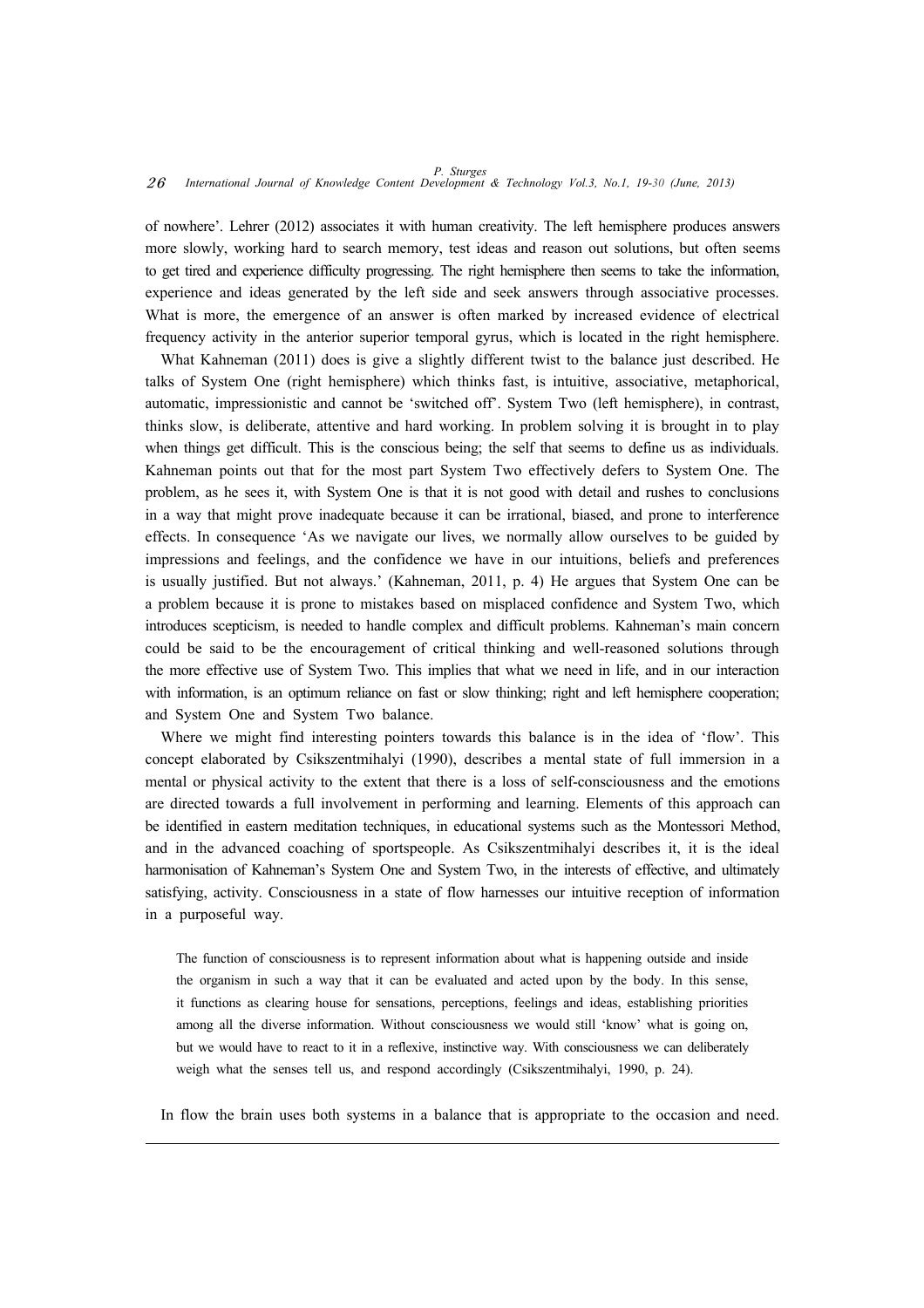In sports, for instance, we can talk of *the zone* as a perfect balance between conscious intent and a complex set of subconscious perceptions and calculations. A ball coming at a fielder in cricket or baseball with a velocity and curve of trajectory that the eye does not have the time to formulate as a single coherent message to the receptor areas, and so hard and heavy that the hands must be perfectly placed to receive it and soft enough for it to sink into them and stay, will never be caught by conscious calculation.

If we try to turn this to real life information use situations, flow can be identified very closely with the intuitive nature of searching and surfing the web. The web and its hyperlinked resources are particularly conducive to the experience of flow because the human brain (the right hemisphere in particular) is particularly adapted to exploring resources and searching opportunities that have naturally associated structures. Decisions based on systematic planning are less important than following the implications of connections that are offered incidentally in the course of scanning and reading hyperlinked content. It is true that one can experience more or less this phenomenon in a great library, which on the face of it is essentially adapted to the rational, left hemisphere, approach. At the end of a day in a major research collection one is surrounded by a pile of books fetched from the shelves in response to clues and bibliographical guidance obtained along the way. The outcome may well be a thorough enlightenment on some topic. This is, however a very clumsy process, delightful though it may be, requiring catalogue use, conversations with librarians, trips up and along the shelves, consultation of book indexes and other time-consuming activities. It is flow, but not as we have come to experience it. The brain can handle these connections, clues and pointers much faster than a library can offer up the resources. It is as if we have been waiting for something that can respond to our inherent capacity to work in the flow. Today the wait is over, we do have an answer, or the best answer available at this juncture, in the form of the web. It cannot tell us everything we might need to know and it might well provide us with poor or deceptive information. However, it does enable our consciousness to put into play what is clearly our default information gathering mode, which is intuitive, right hemisphere, and definitely System One.

So, to summarise, there is just too much happening in the brain at any one time for the conscious mind to handle the data and calculations that even a simple process, like standing up and walking for a few paces, requires. Most of what we do (and think) is handled somewhere below the level of consciousness. Once we recognise this in relation to our educational, professional and leisure use of information, we can see that an information activity that provides a guaranteed direct line between the need to know (apprehended or implicit) and some form of resolution of the need is almost inconceivable. One line of enquiry, one document with one answer is just not the way we need to work and assuming that there is may even inhibit the power of our brains to work most productively. We need a broad exposure to information of the kind we could find in a very big, very accessible library, and of which we now have a virtual equivalent available for our use on both fixed and mobile devices through the web. We can immerse ourselves (browse or surf), quite naturally achieve the flow, experience serendipity, let our imagination run free and reach unexpected conclusions. What we are doing is essentially accepting the message, implicit in so much of what we learn from neuroscience. This is that we need to free ourselves from an unhelpful over-concern with the conscious mind and put a strong sense of the whole of the brain at the centre of our information universe.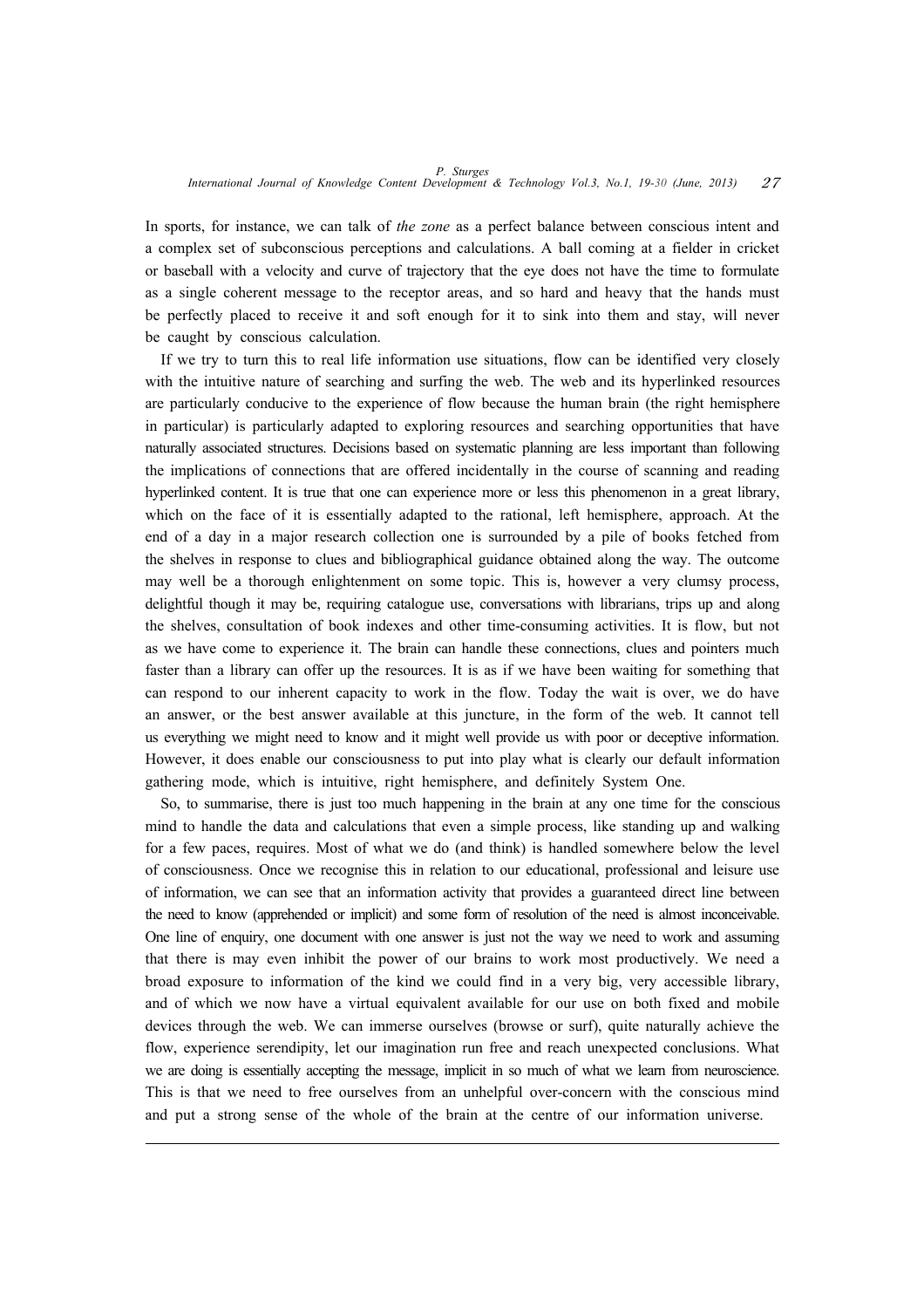#### 5. Conclusion

This attempt to learn something relevant to information science from popular interpretations of neuroscience has been used to propose a brain-centred approach to information science. Certainly we hope that the usefulness of neuroscience-related approaches on small scale projects is apparent. To take a single example, the implications for information literacy are considerable. We have suggested above that we need to accept the significance of our fast, left hemisphere, System One mental activity in our relationship to information. If we go down that route, then the embedding of a discriminating and skilful approach to information in people's System Two mental activity moves to the centre of our concerns. System One searching is exciting and productive, but implicit in it is the danger of the intrusion of a certain degree of error, bias and confusion. This calls for a counterbalance. Information literacy programmes seek to empower the searcher, and the first step in that empowerment is to understand the strengths and weaknesses of individual mental processes. Once that is established, selection of the most suitable content for programmes and methods of assisting learners can be devised. In this we can possibly identify another potential line of enquiry from which a brain-centred approach might demonstrate its ability to generate a research programme. A research programme would necessarily try to make use of the brain scanning techniques discussed earlier. Concerned not merely to be a bearer of suggestions for others to pursue, at the time of writing the author is discussing ways of doing this with colleagues who have access to a suitable facility.

### Biographical sketch

Paul Sturges is Professor Emeritus in the Department of Information Science at Loughborough University. He has 40 years experience as a researcher, writer (over 150 publications) and speaker (in over 60 countries) on a broad range of topics within Information Science, with a particular emphasis on developing countries and more recently clustering in the area of intellectual freedom. His interest in neuroscience arises from a desire to locate intellectual freedom in basic aspects of human brain function. He was Chair of the International Federation of Library Association (IFLA)'s Freedom of Access to Information and Freedom of Expression (FAIFE) Committee 2003-9. He received the UK honour the OBE in 2010 and the IFLA Medal in 2011.

# References

- Appleyard, B. (2011). *The brain is wider than the sky: why simple solutions don't work in a complex world*. London, UK: Weidenfeld and Nicolson.
- Carr, N. (2010). *The shallows: how the Internet is changing the way we think, read and remember*. London, UK: Atlantic Books.
- Csikszentmihaly, M. (1990). *Flow: the psychology of optimal expression*. New York, NY: Harper and Row.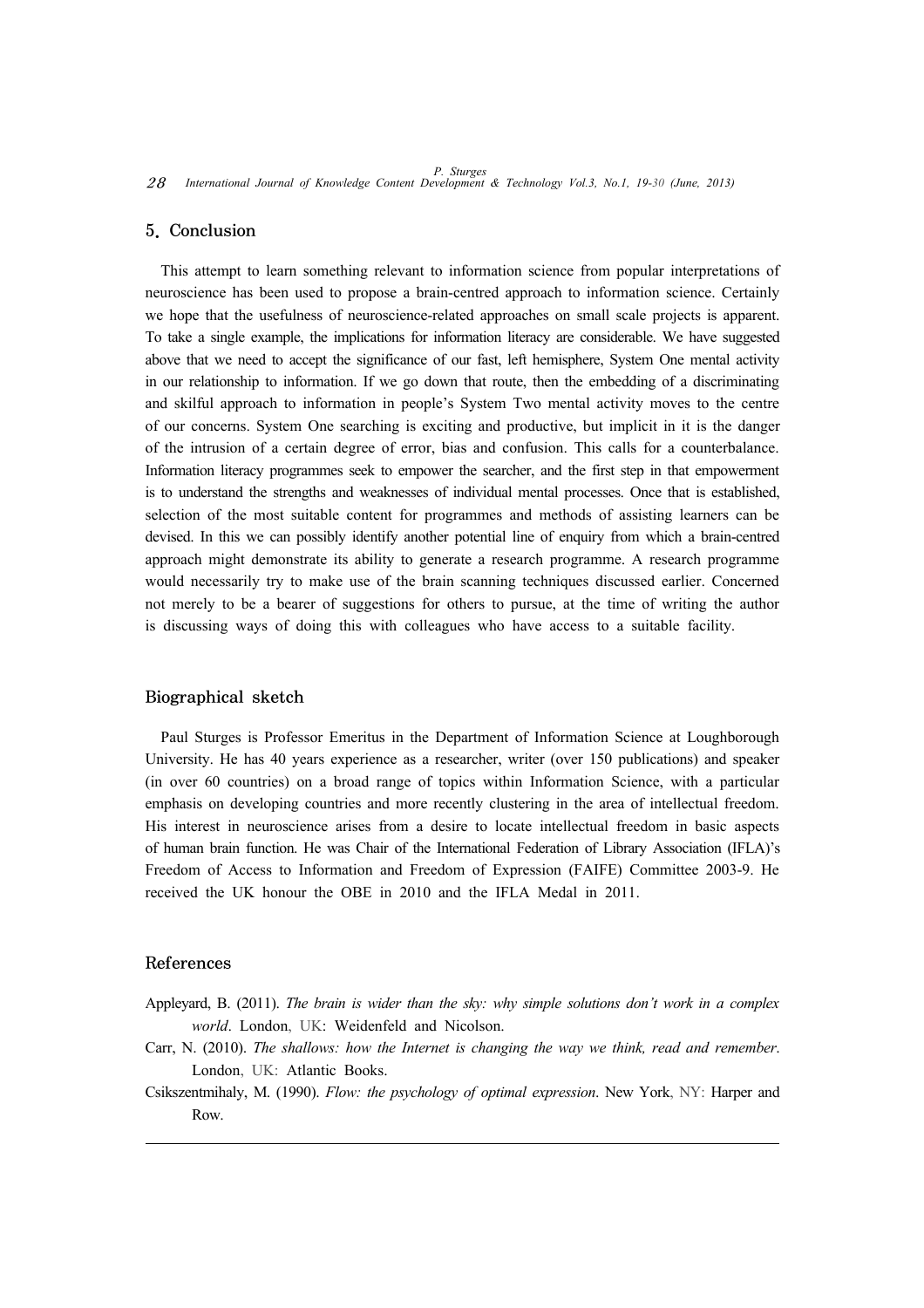*P. Sturges International Journal of Knowledge Content Development & Technology Vol.3, No.1, 19-30 (June, 2013)* 29

Eagleman, D. (2011). *Incognito: the secret lives of the brain*. Edinburgh, UK: Canongate.

- Edelman, G. (2006). *Second nature: brain science and human knowledge*. New Haven, USA: Yale University Press.
- Floridi, L. (2010). *Information: a very short introduction*. Oxford, UK:: University Press.
- Gay, V. (2009). *Neuroscience and religion: brain, mind, self and soul*. Lanham, MA: Lexington Books.
- Gleick, J. (2011). *The information: a history, a theory, a flood*. London, UK: Fourth Estate.
- Goldblum, N. (2001). *The brain-shaped mind: what the brain can tell us about the mind*. Cambridge, UK: University Press.
- Hick, J. (2006). *The new frontier of religion and science: religious experience, neuroscience and the transcendent*. Basingstoke, UK: Palgrave Macmillan.
- Hood, B. (2009). *Supersense: from superstition to religion the brain science of belief*. London, UK: Constable.
- Kahneman, D. (2011). *Thinking, fast and slow*. London, UK: Allen Lane.
- Kuhlthau, C. (1991). Inside the search process: information seeking from the user's perspective. *Journal of the American Society for Information Science*, *42*(5), 361-371.
- Kwint, M., & Wingate, R. (2012). *Brains: the mind as matter*. London, UK: Wellcome Collection. Ladd, P. R. (2011). The popularity of picture books with television Tie-in contents in the public
- library. *International Journal of Knowledge Content Development & Technology*, *1*(1), 25-37.
- Ledoux, J. (2002). *Synaptic self: how our brains became who we are*. London, UK: Penguin. Lehrer, J. (2012). *How creativity works*. Edinburgh, UK: Canongate.
- Ramachandran, V. (2004). *A brief history of human consciousness: from impostor poodles to purple numbers*. New York, NY: Pi Press.
- Ramachandran, V., & Blakeslee, S. (1999). *Phantoms in the brain: human nature and the architecture of the mind*. London, UK: Fourth Estate.
- Rose, S. (2006). *The twenty-first century brain: explaining, mending and manipulating the mind*. London, UK: Vintage.
- Scholl, J. D. (2009). *Actions, reasons, neurons and causes. In: Gay, V. Ed. Neuroscience and religion: brain, mind, self and soul*. Lanham, MA: Lexington Books. pp. 175-198.
- Seung, S. (2012). *Connectome: how the brain's wiring makes us who we are*. Boston, MA: Houghton Mifflin Harcourt.
- Shannon, C., & Weaver, W. (1949). *The mathematical theory of communication*. Urbana, IL: University of Illinois Press.
- Shapiro, A. (2012). How can we redefine information in the age of social media? In: Riekert, W-F. and Simon, I. Eds. *Information in e-Motion: Proceedings of BOBCATSSS, (pp. 19-23).*  Bad Honnef, Germany: Bock and Herchen. pp. 19-23.
- Tallis, R. (2011). *Aping mankind: neuromania, darwinitis and the misrepresentation of humanity*. Durham, UK: Acumen.
- Thaler, R., & Sunstein, C. (2008). *Nudge: improving decisions about health, wealth and happiness*. New Haven, CT: Yale University Press.
- Wilson, T. (2000). Human information behaviour. *Informing science*, *3*(2), 49-56. Retrieved from http://ptarpp2.uitm.edu.my/ptarpprack/silibus/is772/HumanInfoBehavior.pdf